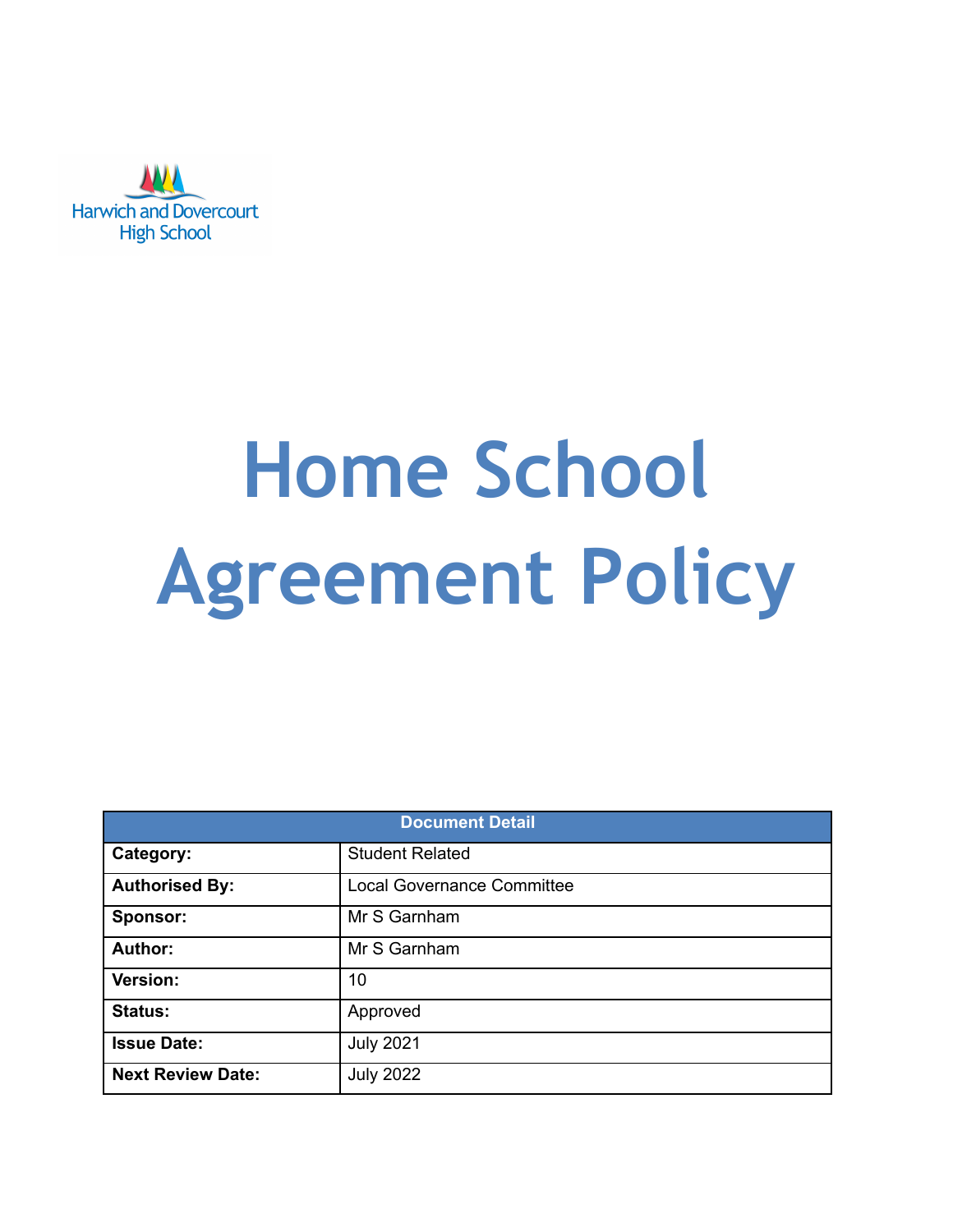# **Ownership and Control**

# **History**

| <b>Versi</b><br><b>on</b> | <b>Author</b> | <b>Dated</b>     | <b>Status</b> | <b>Details</b>                                                                              |
|---------------------------|---------------|------------------|---------------|---------------------------------------------------------------------------------------------|
| 1                         |               | 21st Sept 2011   | Approved      | Discussed and approved by the Student &<br>Community Committee 21st Sept 2011.              |
| $\overline{2}$            |               | 11th July 2012   | Approved      | Approved by the Student & Curriculum<br>Committee 11th July 2012.                           |
| 3                         | C Fender      | 26 June 2013     | Approved      | Approved by Student & Curriculum Committee 26<br>June 2013.                                 |
| $\overline{4}$            | C Fender      | 26 March 2014    | Approved      | Approved by Student & Curriculum Committee 26<br>March 2014.                                |
| 5                         | C Fender      | 6 May 2015       | Approved      | Considered by Student & Curriculum Committee<br>6 May 2014. Approved by Chair 15 June 2015. |
| 6                         | C Fender      | 11 May 2016      | Approved      | Approved by Student & Curriculum Committee 11<br>May 2016.                                  |
| $\overline{7}$            | S Garnham     | 14 June 2017     | Approved      | Approved by LGB 14 June 2017                                                                |
| 8                         | S Garnham     | May 2018         | Approved      | Approved by LGB 2 May 2018                                                                  |
| 9                         | S Garnham     | June 2019        | Approved      | Approved by LGB June 2019                                                                   |
| 10                        | S Garnham     | <b>July 2020</b> | Approved      | Approved by LGC 2nd July 2020                                                               |
| 11                        | S Garnham     | <b>July 2021</b> | Approved      | Approved by LGC 17th June 2021                                                              |

# **Intended Audience**

| <b>Intended Audience</b>  | Intended Method of Distribution <b>b</b>     |
|---------------------------|----------------------------------------------|
| Staff, Governors, Parents | Website, Sigma intranet, Share Google Drive, |
|                           | paper copies                                 |

# **AMENDMENT TRACKER**

**Summary of all changes being proposed in this policy review:** None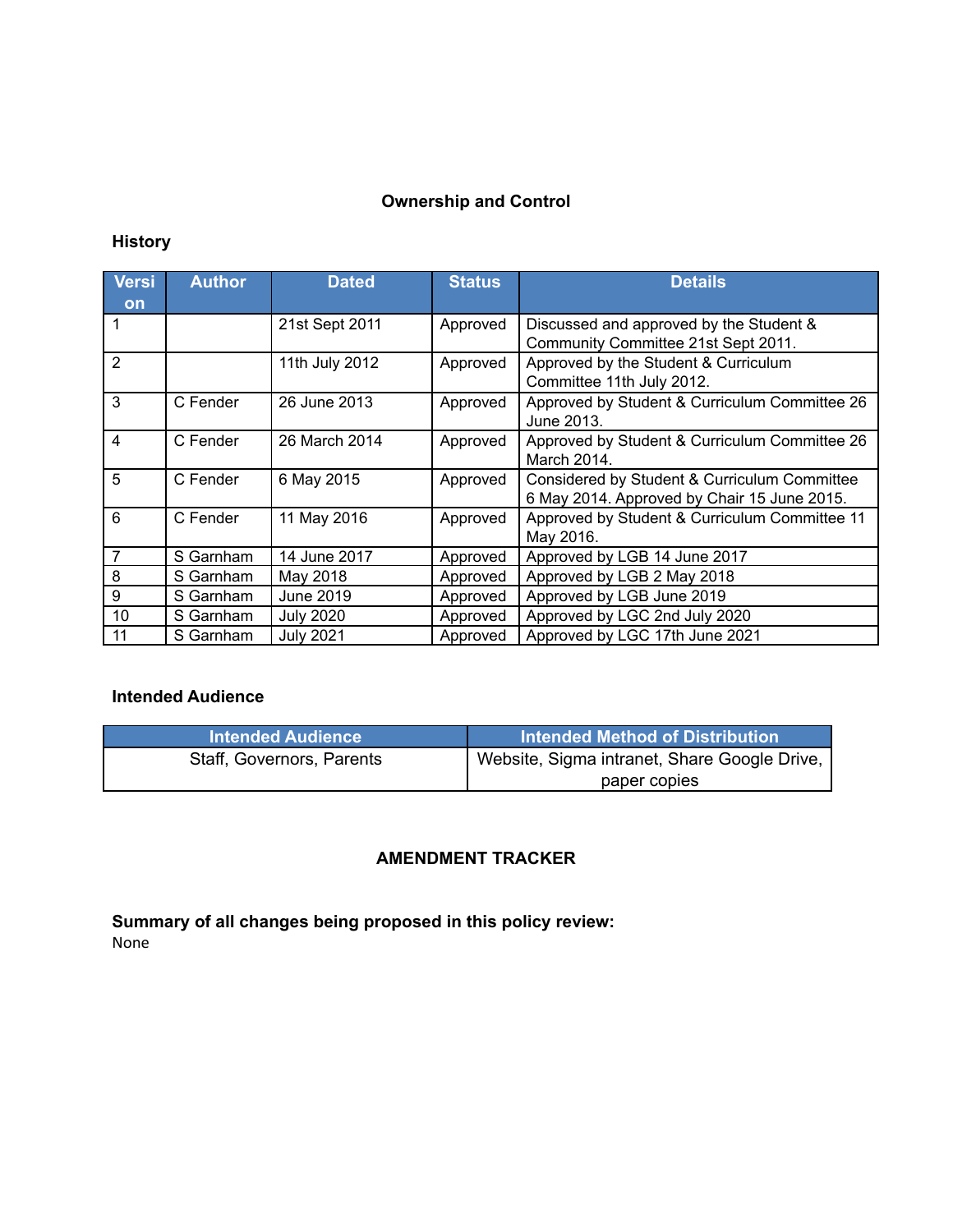### **HOME SCHOOL AGREEMENT**

#### **As a school HDHS aims to:**

- o provide a pleasant, safe and well-ordered environment in which students can work and achieve;
- o provide a broad and balanced curriculum which meets the needs of our students.
- o provide quality learning experiences for all students and maximise opportunities for success of all kinds;
- o provide regular accurate information concerning students' attendance and academic progress;
- o provide regular opportunities for progress to be discussed and learning targets to be set;
- o respond constructively to parents' and carers' communications and concerns;
- o encourage all members of the school community to value the qualities of others and, in turn, to feel valued themselves;
- o set a regular pattern of home learning suited to the abilities of each student;
- o ensure systems are in place for safe ICT usage as described in the Acceptable Usage Policy for ICT;
- o work towards eliminating any unlawful discrimination, harassment or victimisation.

#### **As Governors of HDHS we aim to:**

- o seek financial efficiency and value for money;
- o draw up and publish a full set of school policies;
- o consult with and report to parents/carers;
- o ensure compliance with statutory obligations, including health and safety regulations;
- o monitor and review all aspects of the schools work;

#### **As a HDHS student I aim to:**

- o take responsibility for my own learning and to ensure that all targets set are met to the best of my abilities;
- o attend school regularly and on time;
- o follow staff expectations and abide by the school's behaviour policy and code of conduct;
- o take pride in my appearance and wear uniform correctly;
- o work to the best of my ability, with respect for others;
- o develop study skills by recording and completing home learning and handing it in on time;
- o maintain a pleasant environment in which to work by keeping it clean, tidy and free from litter;
- o treat everyone fairly and with respect, acknowledging that aggressive actions and discriminatory behaviour are not accepted;
- o let a member of staff or someone at home know if I have any worries;
- o ask my parents/carers to check and sign my planner each week;
- o bring basic equipment and the correct books to school every day;
- o bring a bag every day, which is large enough to carry all my school equipment and books;